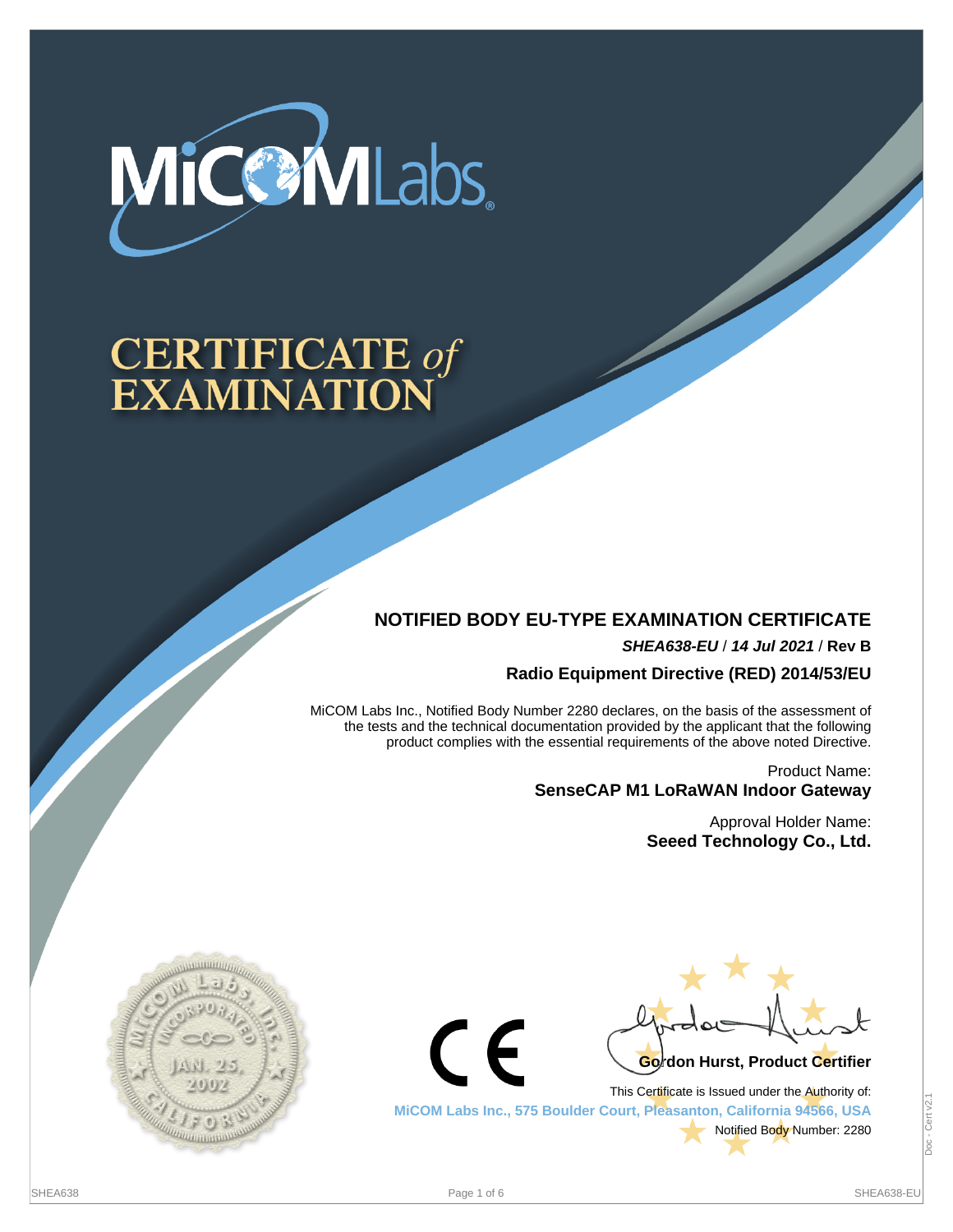

## **for Radio Equipment Directive (RED) 2014/53/EU**

Product Name:

# **SenseCAP M1 LoRaWAN Indoor Gateway**

Product Model Numbers: **M1-2868, M1-4868, M1-8868**

Brand Name: **Seeed Studio**

**Approval Holder: Seeed Technology Co., Ltd.**, 9F, G3 Building, TCL International E City, Zhongshanyuan Road, Nanshan District, Shenzhen, Guangdong Province, P.R.C

**Product Manufacturer: Seeed Technology Co., Ltd.**, 9F, G3 Building, TCL International E City, Zhongshanyuan Road, Nanshan District, Shenzhen, Guangdong Province, P.R.C

| <b>Standards</b>                             |                            |  |  |  |  |
|----------------------------------------------|----------------------------|--|--|--|--|
| Group                                        | <b>Name</b>                |  |  |  |  |
| Article 3.1(a) Health & Safety               | EN 62368-1: 2014+A11: 2017 |  |  |  |  |
|                                              | EN IEC 62311: 2020         |  |  |  |  |
| Article 3.1(b) Electromagnetic Compatibility | EN 301 489-1 V2.2.3        |  |  |  |  |
|                                              | Draft EN 301 489-3 V2.1.2  |  |  |  |  |
|                                              | EN 301 489-17 V3.2.4       |  |  |  |  |
|                                              | EN 55032: 2015             |  |  |  |  |
|                                              | EN 55035: 2017             |  |  |  |  |
|                                              | EN IEC 61000-3-2: 2019     |  |  |  |  |
|                                              | EN 61000-3-3: 2013+A1:2019 |  |  |  |  |
| Article 3.2 Effective Use of Spectrum        | EN 300 328 V2.2.2          |  |  |  |  |
|                                              | EN 301 893 V2.1.1          |  |  |  |  |
|                                              | EN 300 440 V2.2.1          |  |  |  |  |
|                                              | EN 300 220-1 V3.1.1        |  |  |  |  |
|                                              | EN 300 220-2 V3.2.1        |  |  |  |  |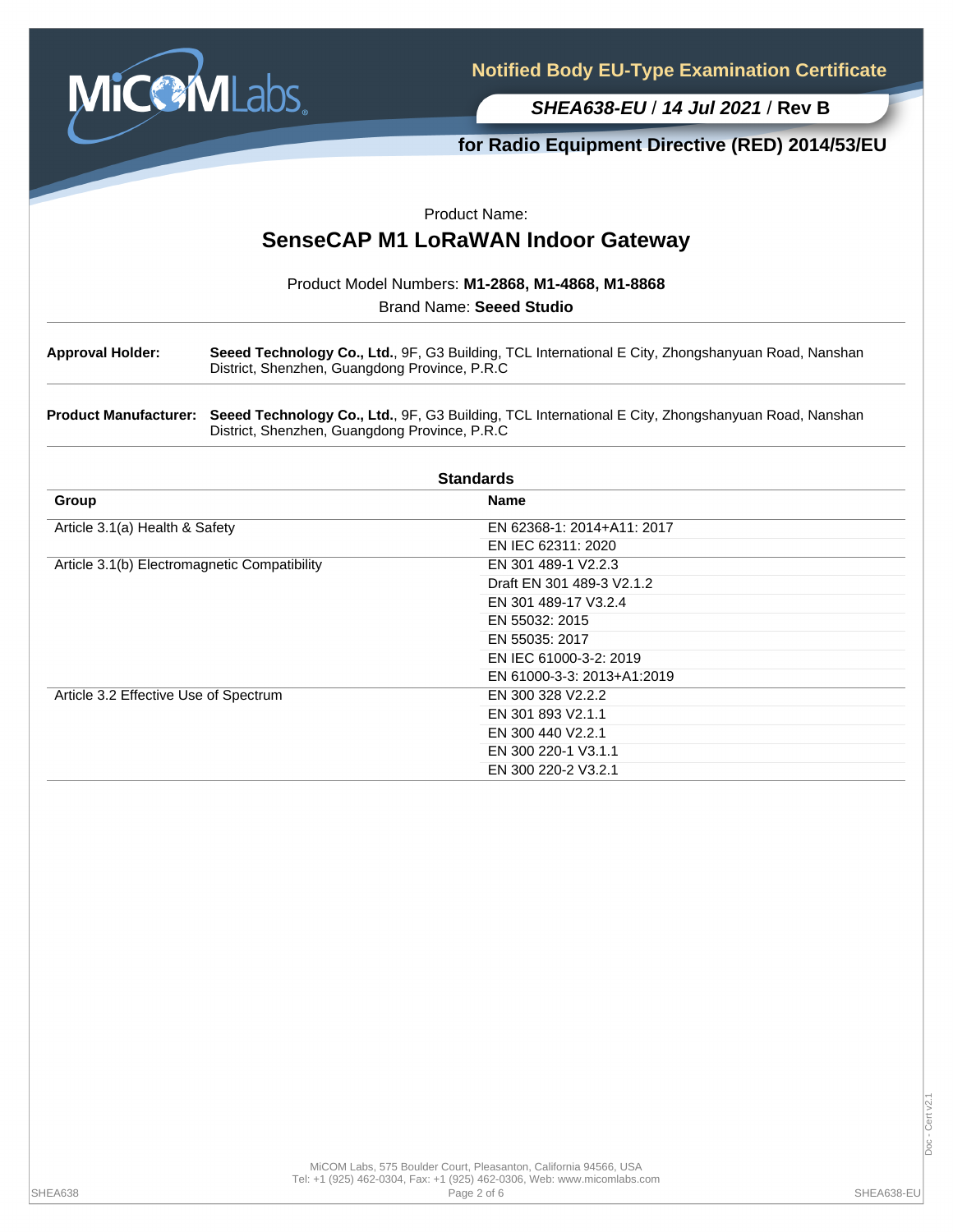

## **for Radio Equipment Directive (RED) 2014/53/EU**

### **Annex 1 to EU-Type Examination**

#### **EU-Type examination on the essential requirements Article 3**

| Article 3.1 - a) Health and Safety                                   | Assessed       |  |  |
|----------------------------------------------------------------------|----------------|--|--|
| Article 3.1 - b) Electromagnetic compatibility                       | Assessed       |  |  |
| Article 3.2 - Effective use of radio spectrum                        | Assessed       |  |  |
| Article 3.3 - a) interworks with Accessories/Chargers                | Not Applicable |  |  |
| Article 3.3 - b) interworks with Radio Networks                      | Not Applicable |  |  |
| Article 3.3 - c) can connect to interfaces                           | Not Applicable |  |  |
| Article 3.3 - d) does not harm the network, misuse network resources | Not Applicable |  |  |
| Article 3.3 - e) privacy protections                                 | Not Applicable |  |  |
| Article 3.3 - f) fraud protections                                   | Not Applicable |  |  |
| Article 3.3 - g) emergency services access                           | Not Applicable |  |  |
| Article 3.3 - h) assist users with disabilities                      | Not Applicable |  |  |
| Article 3.3 - i) integrity of software                               | Not Applicable |  |  |
|                                                                      |                |  |  |

| <b>Description of Apparatus</b> |                                    |  |  |  |
|---------------------------------|------------------------------------|--|--|--|
| Company Name                    | Seeed Technology Co., Ltd.         |  |  |  |
| Certification No.               | SHEA638-EU                         |  |  |  |
| Issue Date / Rev                | 14 Jul 2021 / Rev B                |  |  |  |
| <b>Equipment Description</b>    | SenseCAP M1 LoRaWAN Indoor Gateway |  |  |  |
| <b>Hardware Version</b>         | V1.0                               |  |  |  |
| Firmware Version                |                                    |  |  |  |

**V1.0**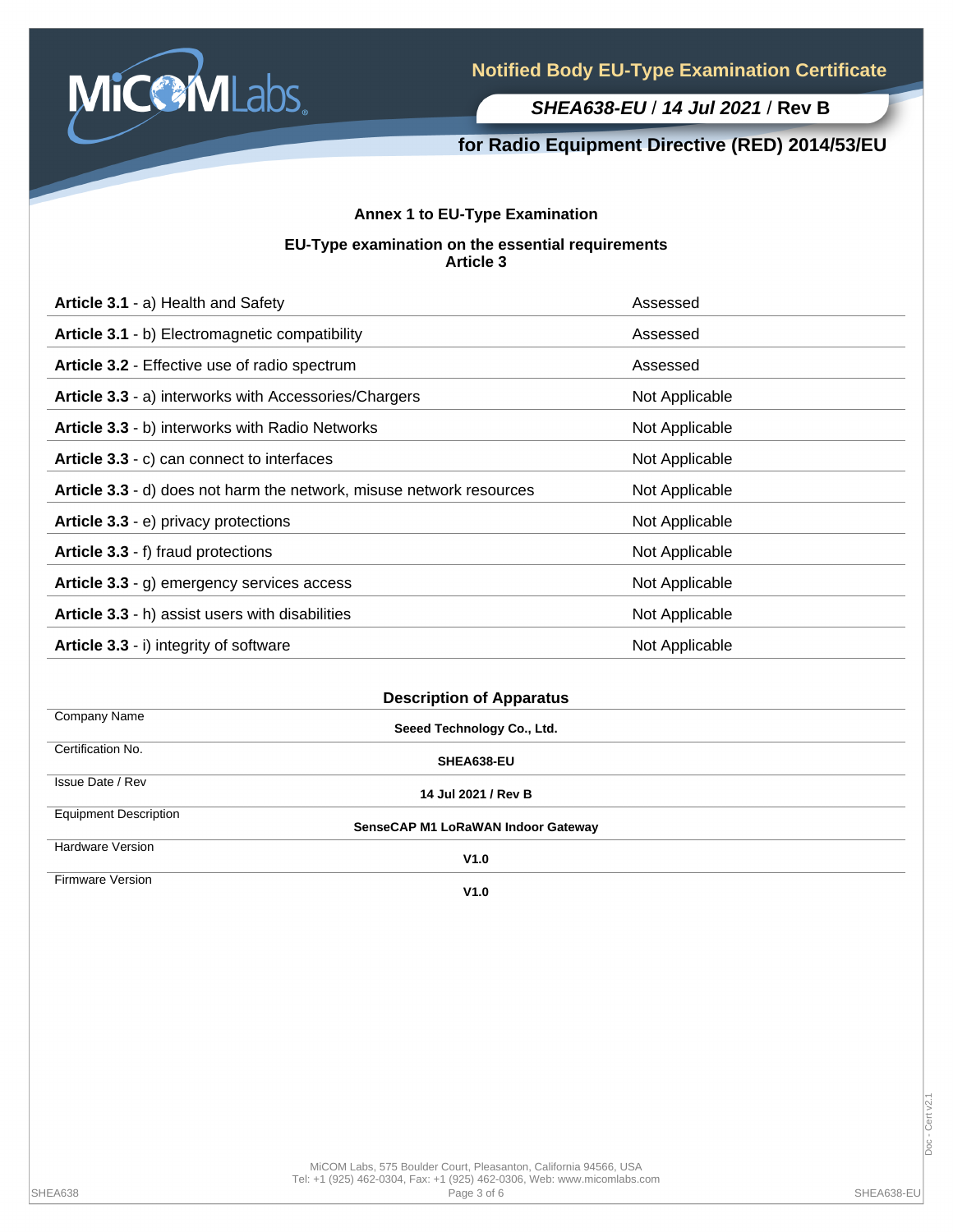

## **for Radio Equipment Directive (RED) 2014/53/EU**

#### **Emission Information**

| <b>Technology</b>    |             | <b>Frequency MHz</b> |                                    | <b>RF Power</b> |             |                          |
|----------------------|-------------|----------------------|------------------------------------|-----------------|-------------|--------------------------|
|                      | <b>From</b> | To                   | Designator                         | Max             | Type        | <b>Field Strength</b>    |
| Bluetooth BDR+EDR    | 2402        | 2480                 | F <sub>1</sub> D. G <sub>1</sub> D | 3.26dBm         | <b>EIRP</b> | $\overline{\phantom{a}}$ |
| <b>Bluetooth BLE</b> | 2402        | 2480                 | F <sub>1</sub> D                   | $0.09$ d $Bm$   | <b>EIRP</b> | $\sim$                   |
| <b>WLAN</b>          | 2412        | 2472                 | G1D.D1D                            | 18.18dBm        | <b>EIRP</b> | $\overline{\phantom{a}}$ |
| <b>RLAN 5.2G</b>     | 5180        | 5240                 | D <sub>1</sub> D                   | 8.3dBm          | <b>EIRP</b> | $\overline{\phantom{a}}$ |
| <b>RLAN 5.8G</b>     | 5745        | 5825                 | D <sub>1</sub> D                   | 10.16dBm        | <b>EIRP</b> | $\overline{\phantom{a}}$ |
| <b>SRD</b>           | 867.1       | 868.5                | F <sub>1</sub> D                   | 13.487dBm       | ERP         | $\overline{\phantom{a}}$ |

#### **Technical Construction File Details: (Documents Reviewed)**

#### **Technical Report(s):**

Article 3.1(a) Health & Safety: 18220WC10095703H 18220WC10095702S Article 3.1(b) Electromagnetic Compatibility: 18220WC10095701E Article 3.2 Effective Use of Spectrum: 18220WC10095704W 18220WC10095705W 18220WC10095706W 18220WC10095707W 18220WC10095708W 18220WC10095709W

#### **Supporting Documentation:**

Service Agreement Agent Authorization EU Application EU Declaration of Conformity Block Diagram BOM or Parts List External Photographs Internal Photographs Label and its Location Operational Description PCB Layout **Schematics** Test Setup - EU User Manual Risk Analysis

#### **Scope**

This EU-Type Examination Certificate is given in respect of compliance of radio spectrum use Article 3 Paragraph 2 of the RED Directive 2014/53/EU. The scope of the evaluation and this certificate relates only to those items identified in 'Annex 1 to EU - Type Examination Certificate' for the specific product and Certificate number referenced above.

EU Type Examination was performed according to Module B: EU-type examination procedure per Annex III the Directive on the essential requirements in Article 3, for the specific product and Certificate Number referenced above.

This EU Type Examination Certificate is based upon the review of the Technical Documentation and supporting evidence for the adequacy of the technical design solution, it is only valid in conjunction with the attached Annexes. The scope of this statement relates to a single sample of the apparatus identified above and of the submitted documents only.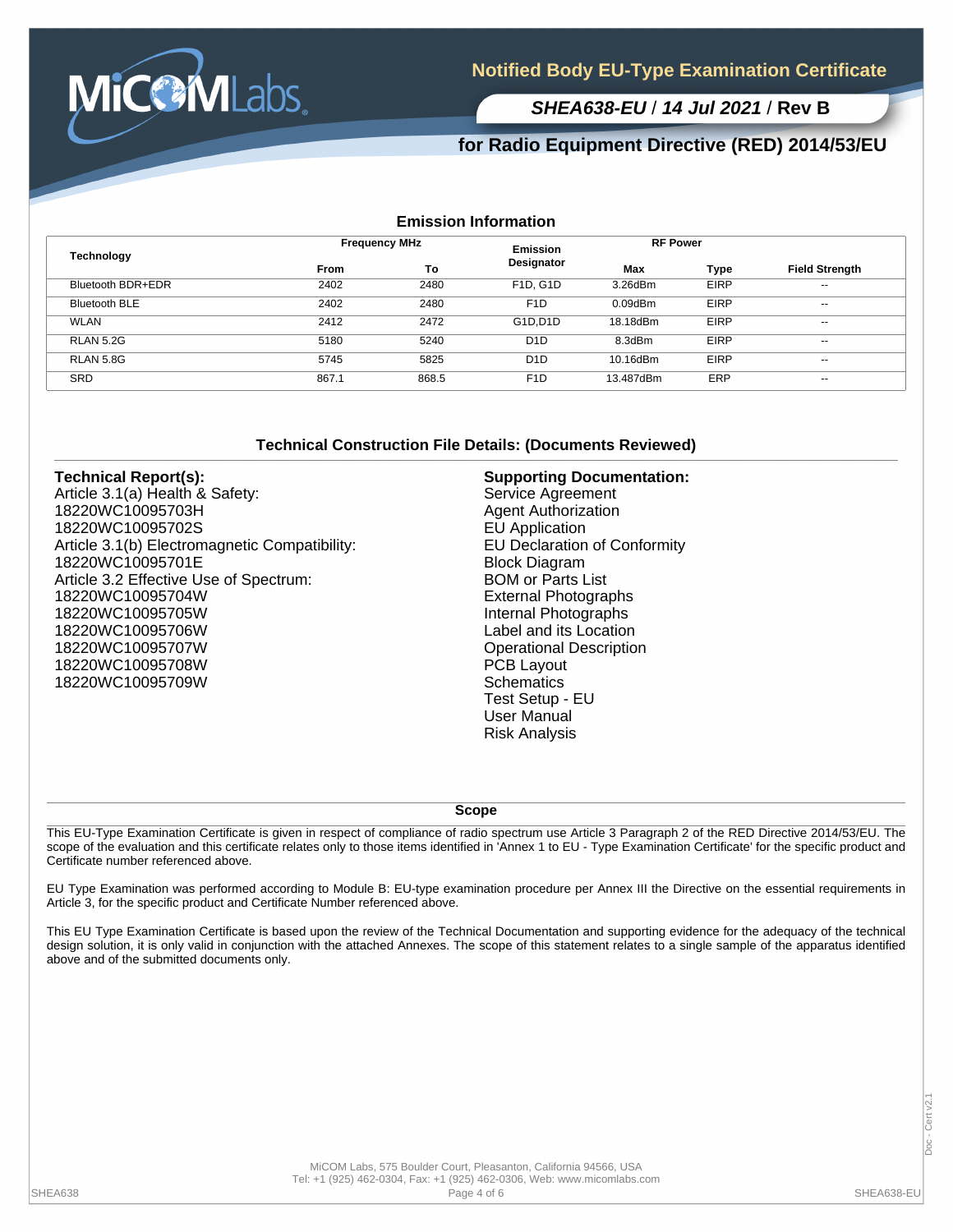

## **for Radio Equipment Directive (RED) 2014/53/EU**

#### **Annex 2 to EU-Type Examination Obligations of the Applicant**

#### **Ref RED 2014/53/EU Article 10 - Obligations of manufacturers**

1. When placing their radio equipment on the market, manufacturers shall ensure that it has been designed and manufactured in accordance with the essential requirements set out in Article 3.

2. Manufacturers shall ensure that radio equipment shall be so constructed that it can be operated in at least one Member State without infringing applicable requirements on the use of radio spectrum.

3. Manufacturers shall draw up the technical documentation referred to in Article 21 and carry out the relevant conformity assessment procedure referred to in Article 17 or have it carried out. Where compliance of radio equipment with the applicable requirements has been demonstrated by that conformity assessment procedure, manufacturers shall draw up an EU declaration of conformity and affix the CE marking.

4. Manufacturers shall keep the technical documentation and the EU declaration of conformity for 10 years after the radio equipment has been placed on the market.

5. Manufacturers shall ensure that procedures are in place for series production to remain in conformity with this Directive. Changes in radio equipment design or characteristics and changes in the harmonised standards or in other technical specifications by reference to which conformity of radio equipment is declared shall be adequately taken into account.

When deemed appropriate with regard to the risks presented by radio equipment, manufacturers shall, to protect the health and safety of end-users, carry out sample testing of radio equipment made available on the market, investigate, and, if necessary, keep a register of complaints, of non-conforming radio equipment and radio equipment recalls, and shall keep distributors informed of any such monitoring.

6. Manufacturers shall ensure that radio equipment which they have placed on the market bears a type, batch or serial number or other element allowing its identification, or, where the size or nature of the radio equipment does not allow it, that the required information is provided on the packaging, or in a document accompanying the radio equipment.

7. Manufacturers shall indicate on the radio equipment their name, registered trade name or registered trade mark and the postal address at which they can be contacted or, where the size or nature of radio equipment does not allow it, on its packaging, or in a document accompanying the radio equipment. The address shall indicate a single point at which the manufacturer can be contacted. The contact details shall be in a language easily understood by end-users and market surveillance authorities.

8. Manufacturers shall ensure that the radio equipment is accompanied by instructions and safety information in a language which can be easily understood by consumers and other end-users, as determined by the Member State concerned. Instructions shall include the information required to use radio equipment in accordance with its intended use. Such information shall include, where applicable, a description of accessories and components, including software, which allow the radio equipment to operate as intended. Such instructions and safety information, as well as any labelling, shall be clear, understandable and intelligible.

The following information shall also be included in the case of radio equipment intentionally emitting radio waves:

(a) frequency band(s) in which the radio equipment operates;

(b) maximum radio-frequency power transmitted in the frequency band(s) in which the radio equipment operates.

9. Manufacturers shall ensure that each item of radio equipment is accompanied by a copy of the EU declaration of conformity or by a simplified EU declaration of conformity. Where a simplified EU declaration of conformity is provided, it shall contain the exact internet address where the full text of the EU declaration of conformity can be obtained.

10. In cases of restrictions on putting into service or of requirements for authorisation of use, information available on the packaging shall allow the identification of the Member States or the geographical area within a Member State where restrictions on putting into service or requirements for authorisation of use exist. Such information shall be completed in the instructions accompanying the radio equipment. The Commission may adopt implementing acts specifying how to present that information. Those implementing acts shall be adopted in accordance with the advisory procedure referred to in Article 45(2).